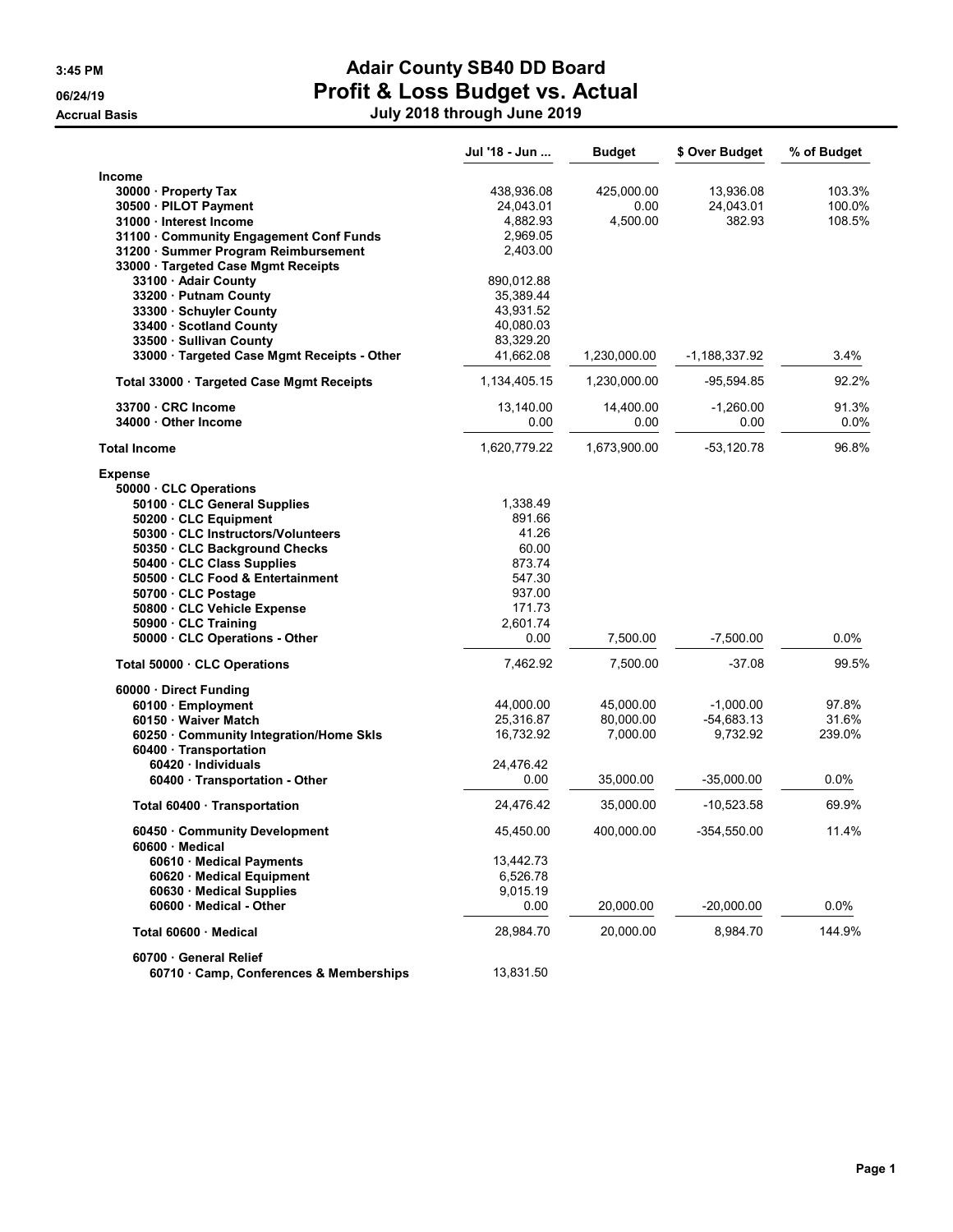**Accrual Basis** 

# 3:45 PM **Adair County SB40 DD Board** 06/24/19 **Profit & Loss Budget vs. Actual**

|  |  | July 2018 through June 2019 |  |
|--|--|-----------------------------|--|
|--|--|-----------------------------|--|

|                                                                     | Jul '18 - Jun | <b>Budget</b> | \$ Over Budget | % of Budget |
|---------------------------------------------------------------------|---------------|---------------|----------------|-------------|
| 60740 · Summer Program                                              |               |               |                |             |
| 60741 · Summer Program Payroll                                      | 23,040.36     |               |                |             |
| 60742 · Summer Program Stipends                                     | 1,910.00      |               |                |             |
| 60743 · Summer Program Vehicle Expense                              | 168.89        |               |                |             |
| 60744 · Summer Program Transportation                               | 446.67        |               |                |             |
| 60745 · Summer Program Supplies                                     | 709.83        |               |                |             |
| 60746 · Summer Program Building Rental                              | 1,300.00      |               |                |             |
| 60747 · Summer Program Recreation                                   | 305.00        |               |                |             |
| 60748 · Summer Program Training                                     | 102.69        |               |                |             |
| 60740 · Summer Program - Other                                      | 120.00        | 45,000.00     | -44,880.00     | 0.3%        |
| Total 60740 · Summer Program                                        | 28,103.44     | 45,000.00     | $-16,896.56$   | 62.5%       |
| 60700 · General Relief - Other                                      | 65,203.98     | 25,000.00     | 40,203.98      | 260.8%      |
| Total 60700 · General Relief                                        | 107,138.92    | 70,000.00     | 37,138.92      | 153.1%      |
| 60800 · Temporary Residential Supports                              | 2,864.05      | 3,000.00      | $-135.95$      | 95.5%       |
| Total 60000 · Direct Funding                                        | 294,963.88    | 660,000.00    | $-365,036.12$  | 44.7%       |
| 60950 CRC Expense                                                   | 9,000.00      | 14,400.00     | $-5,400.00$    | 62.5%       |
| 61000 Funding to Other Counties<br>61100 · Funding to Putnam County | 2,334.51      |               |                |             |
| 61200 · Funding to Schuyler County                                  | 6,315.00      |               |                |             |
| 61300 · Funding to Scotland County                                  | 3,823.77      |               |                |             |
| 61400 · Funding to Sullivan County                                  | 9,372.85      |               |                |             |
| 61000 · Funding to Other Counties - Other                           | 0.00          | 35,000.00     | $-35,000.00$   | $0.0\%$     |
| Total 61000 · Funding to Other Counties                             | 21,846.13     | 35,000.00     | -13,153.87     | 62.4%       |
| 80000 · Programming - Indirect                                      |               |               |                |             |
| 80500 · Accreditation                                               | 760.00        | 10,000.00     | $-9,240.00$    | 7.6%        |
| 81000 · Board Expense                                               | 605.37        | 2,000.00      | $-1,394.63$    | 30.3%       |
| 82000 Governmental Relations                                        | 0.00          | 500.00        | $-500.00$      | 0.0%        |
| 83000 Conferences/Workshops                                         |               |               |                |             |
| 83300 Conferences/Workshops-General                                 | 3,488.09      |               |                |             |
| 83310 Community Engagement Conference                               | 2,237.32      |               |                |             |
| 83000 · Conferences/Workshops - Other                               | 0.00          | 5,000.00      | $-5,000.00$    | 0.0%        |
| Total 83000 · Conferences/Workshops                                 | 5,725.41      | 5,000.00      | 725.41         | 114.5%      |
| 83500 · Depreciation Expense                                        | 0.00          | 65,000.00     | $-65,000.00$   | 0.0%        |
| 84000 Dues and Memberships<br>85000 · Employee Travel               | 3,077.45      | 3,500.00      | $-422.55$      | 87.9%       |
| 70400 · TCM Admin Mileage                                           | 4,055.47      |               |                |             |
| 71150 · TCM Adair Mileage                                           | 8,789.20      |               |                |             |
| 72150 · TCM Putnam Mileage                                          | 2,038.17      |               |                |             |
| 73150 · TCM Schuyler Mileage                                        | 2,526.65      |               |                |             |
| 74150 · TCM Scotland Mileage                                        | 1,365.57      |               |                |             |
| 75150 · TCM Sullivan Mileage                                        | 4,002.94      |               |                |             |
| 85000 · Employee Travel - Other                                     | 2,629.15      | 30,000.00     | $-27,370.85$   | 8.8%        |
| Total 85000 · Employee Travel                                       | 25,407.15     | 30,000.00     | $-4,592.85$    | 84.7%       |
| 86000 · Insurance                                                   |               |               |                |             |
| 86100 Directors & Officers                                          | 2,107.00      |               |                |             |
| 86300 · Property Insurance                                          | 11,901.00     |               |                |             |
| 86500 · Workers' Compensation                                       | 8,647.00      |               |                |             |
| 86000 · Insurance - Other                                           | 0.00          | 26,000.00     | $-26,000.00$   | $0.0\%$     |
| Total 86000 · Insurance                                             | 22,655.00     | 26,000.00     | $-3,345.00$    | 87.1%       |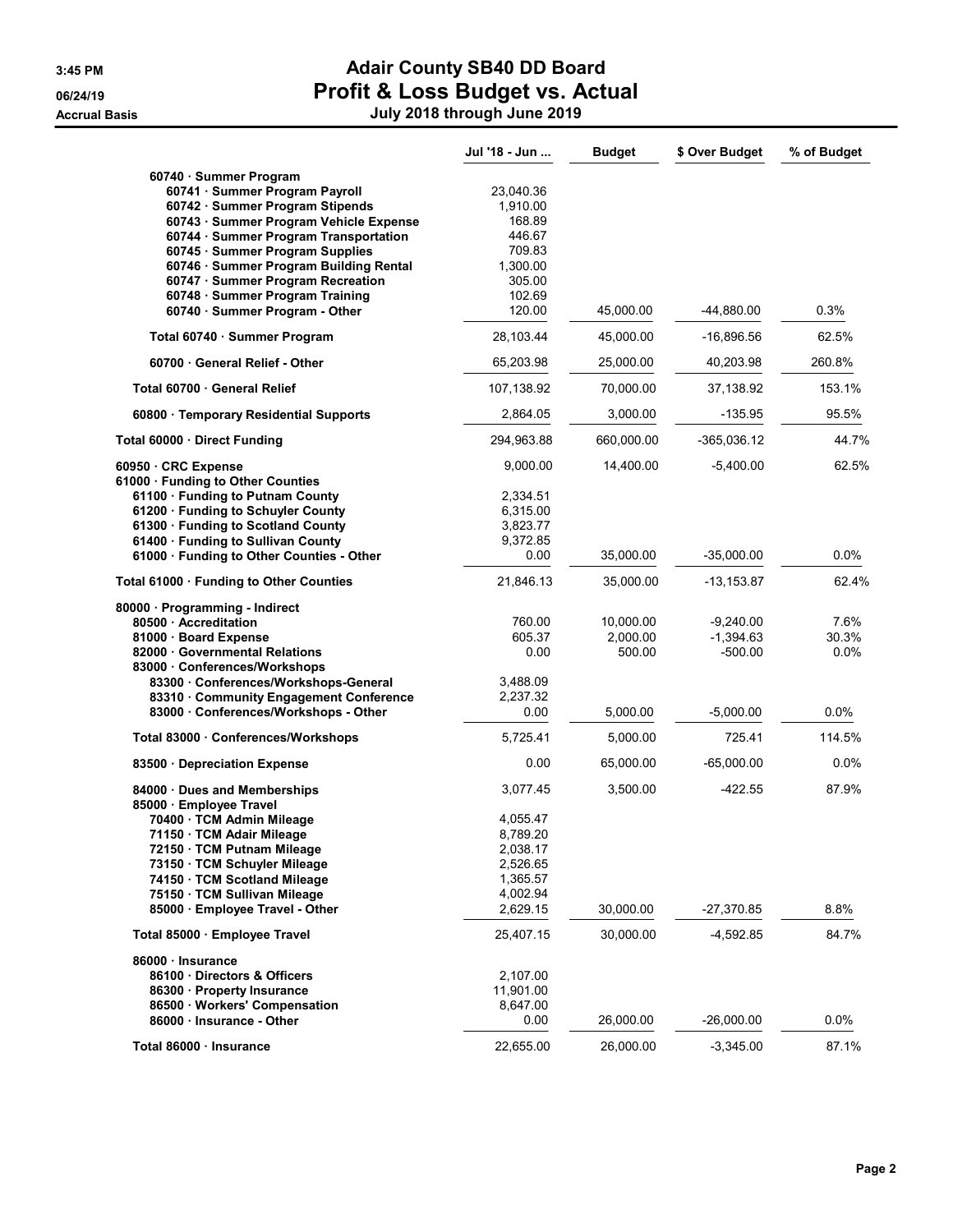|                                                                                                                         | Jul '18 - Jun              | <b>Budget</b> | \$ Over Budget | % of Budget |
|-------------------------------------------------------------------------------------------------------------------------|----------------------------|---------------|----------------|-------------|
| 87000 Office Expenses<br>87100 Office Supplies<br>87110 Office Supplies-Country Club<br>87120 Office Supplies-McPherson | 978.81<br>9,295.70         |               |                |             |
| 87100 · Office Supplies - Other                                                                                         | 0.00                       | 7,500.00      | $-7,500.00$    | $0.0\%$     |
| Total 87100 Office Supplies                                                                                             | 10,274.51                  | 7,500.00      | 2,774.51       | 137.0%      |
| 87200 · Postage<br>87210 · Postage-General<br>87220 · Postage-TCM<br>87200 · Postage - Other                            | 837.65<br>902.79<br>0.00   | 2,500.00      | $-2,500.00$    | $0.0\%$     |
| Total 87200 · Postage                                                                                                   | 1,740.44                   | 2,500.00      | -759.56        | 69.6%       |
| 87300 Advertising/Marketing<br>87320 · Advertising-McPherson<br>87300 · Advertising/Marketing - Other                   | 355.14<br>3,406.76         | 3,000.00      | 406.76         | 113.6%      |
| Total 87300 · Advertising/Marketing                                                                                     | 3,761.90                   | 3,000.00      | 761.90         | 125.4%      |
| 87400 Copier<br>87410 · Copier-Country Club<br>87420 Copier-McPherson<br>87400 · Copier - Other                         | 541.20<br>3,919.21<br>0.00 | 2,500.00      | -2,500.00      | $0.0\%$     |
| Total 87400 · Copier                                                                                                    | 4,460.41                   | 2,500.00      | 1,960.41       | 178.4%      |
| 87450 · Employee Retention/Appreciation<br>87700 · Building Maintenance                                                 | 3,136.39                   | 3,000.00      | 136.39         | 104.5%      |
| 87710 · Janitorial<br>87711 · Janitorial-Country Club<br>87712 Janitorial-McPherson                                     | 4,249.61<br>6,571.68       |               |                |             |
| Total 87710 Janitorial                                                                                                  | 10,821.29                  |               |                |             |
| 87720 Lawn Care<br>87721 · Lawn Care-Country Club<br>87722 · Lawn Care-McPherson                                        | 1,125.00<br>320.00         |               |                |             |
| Total 87720 Lawn Care                                                                                                   | 1,445.00                   |               |                |             |
| 87730 · Snow Removal<br>87731 · Snow Removal-Country Club<br>87732 · Snow Removal-McPherson                             | 1,170.50<br>1,574.50       |               |                |             |
| Total 87730 · Snow Removal                                                                                              | 2,745.00                   |               |                |             |
| 87700 · Building Maintenance - Other                                                                                    | 0.00                       | 25,000.00     | -25,000.00     | 0.0%        |
| Total 87700 · Building Maintenance                                                                                      | 15.011.29                  | 25,000.00     | $-9,988.71$    | 60.0%       |
| 87800 · Software & Technology<br>87820 · Soft & Tech-McPherson<br>87800 · Software & Technology - Other                 | 556.53<br>47,406.90        | 55,000.00     | -7,593.10      | 86.2%       |
| Total 87800 · Software & Technology                                                                                     | 47,963.43                  | 55,000.00     | $-7,036.57$    | 87.2%       |
| 87000 Office Expenses - Other                                                                                           | 0.00                       | 0.00          | 0.00           | $0.0\%$     |
| Total 87000 · Office Expenses                                                                                           | 86,348.37                  | 98,500.00     | $-12,151.63$   | 87.7%       |
| 87500 · Personnel<br>51000 · CLC Personnel<br>51100 CLC Center Salary Expense                                           | 67,316.20                  |               |                |             |
| Total 51000 · CLC Personnel                                                                                             | 67,316.20                  |               |                |             |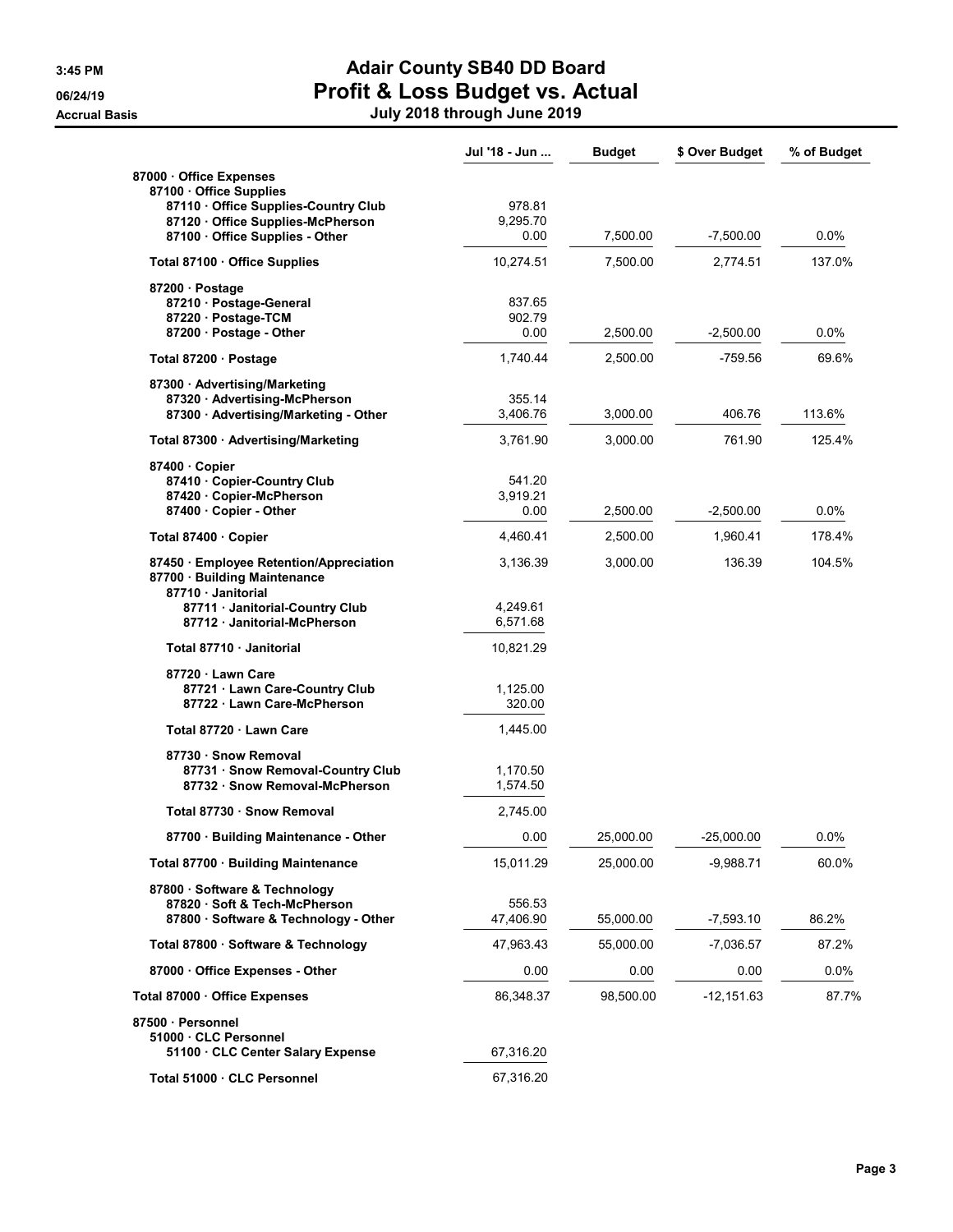|                                                                                | Jul '18 - Jun        | <b>Budget</b>        | \$ Over Budget       | % of Budget     |
|--------------------------------------------------------------------------------|----------------------|----------------------|----------------------|-----------------|
| 66000 · Payroll Expenses                                                       |                      |                      |                      |                 |
| 66500 · Salary Sick                                                            | 24,779.66            |                      |                      |                 |
| 66700 · Salary Vacation                                                        | 31,888.45            |                      |                      |                 |
| 66000 · Payroll Expenses - Other                                               | 72,469.28            |                      |                      |                 |
| Total 66000 · Payroll Expenses                                                 | 129,137.39           |                      |                      |                 |
| 70300 · TCM Admin Salary                                                       | 123,539.56           |                      |                      |                 |
| 71110 · TCM Adair Salary Expense                                               | 316,157.96           |                      |                      |                 |
| 71115 · TCM Adair Overtime                                                     | 997.66               |                      |                      |                 |
| 72110 · TCM Putnam Salary Expense                                              | 18,010.01            |                      |                      |                 |
| 73110 · TCM Schuyler Salary Expense                                            | 34,767.21            |                      |                      |                 |
| 74110 · TCM Scotland Salary Expense                                            | 13,721.44            |                      |                      |                 |
| 75110 · TCM Sullivan Salary Expense                                            | 45,975.99            |                      |                      |                 |
| 87510 · Salary Expense                                                         | 124,455.62           |                      |                      |                 |
| 87540 · Employee Benefits                                                      | 253,706.65           |                      |                      |                 |
| 87550 · Unemployment Tax                                                       | 1,525.00             |                      |                      |                 |
| 87500 · Personnel - Other                                                      | 0.00                 | 1,169,631.33         | -1,169,631.33        | $0.0\%$         |
| Total 87500 · Personnel                                                        | 1,129,310.69         | 1,169,631.33         | -40,320.64           | 96.6%           |
| 88000 Professional Services                                                    |                      |                      |                      |                 |
| 88050 · Accounting<br>88100 · Audit                                            | 2,085.00<br>3,850.00 | 3,500.00<br>3,800.00 | $-1,415.00$<br>50.00 | 59.6%<br>101.3% |
| 88200 · Legal Services                                                         | 100.00               | 2,000.00             | $-1,900.00$          | 5.0%            |
| 88300 · Consulting                                                             | 3,975.98             | 1,000.00             | 2,975.98             | 397.6%          |
| 88000 · Professional Services - Other                                          | 0.00                 | 0.00                 | 0.00                 | $0.0\%$         |
| Total 88000 · Professional Services                                            | 10,010.98            | 10,300.00            | $-289.02$            | 97.2%           |
| 88500 Training                                                                 |                      |                      |                      |                 |
| 76000 · TCM Training                                                           | 2,924.18             |                      |                      |                 |
| 88500 Training - Other                                                         | 12,944.83            | 15,000.00            | $-2,055.17$          | 86.3%           |
| Total 88500 · Training                                                         | 15,869.01            | 15,000.00            | 869.01               | 105.8%          |
| 89000 Utilities                                                                |                      |                      |                      |                 |
| 89100 · Electricity                                                            |                      |                      |                      |                 |
| 89110 · Electricity-Country Club                                               | 2,592.34             |                      |                      |                 |
| 89130 · Electricity-314 E McPherson<br>89100 · Electricity - Other             | 4,856.98<br>0.00     | 6,500.00             | $-6,500.00$          | 0.0%            |
|                                                                                |                      |                      |                      |                 |
| Total 89100 · Electricity                                                      | 7,449.32             | 6,500.00             | 949.32               | 114.6%          |
| 89200 Gas                                                                      |                      |                      |                      |                 |
| 89210 Gas-Country Club                                                         | 683.66               |                      |                      |                 |
| 89220 Gas-McPherson<br>89200 · Gas - Other                                     | 998.40<br>0.00       | 2,500.00             | $-2,500.00$          | 0.0%            |
| Total $89200 \cdot$ Gas                                                        | 1,682.06             | 2,500.00             | $-817.94$            | 67.3%           |
|                                                                                |                      |                      |                      |                 |
| 89300 Trash<br>89310 · Trash-Country Club                                      | 719.90               |                      |                      |                 |
| 89320 Trash-McPherson                                                          | 1,096.66             |                      |                      |                 |
| 89300 Trash - Other                                                            | 0.00                 | 1,500.00             | $-1,500.00$          | 0.0%            |
| Total 89300 Trash                                                              | 1,816.56             | 1,500.00             | 316.56               | 121.1%          |
|                                                                                |                      |                      |                      |                 |
| 89400 · Telephone & Internet                                                   |                      |                      |                      |                 |
| 70250 · TCM On Call Phone                                                      | 1,543.91             |                      |                      |                 |
| 89410 · Telephone & Internet-Country Cl                                        | 1,709.24<br>7,342.93 |                      |                      |                 |
| 89420 · Telephone & Internet-McPherson<br>89400 · Telephone & Internet - Other | 0.00                 | 10,000.00            | $-10,000.00$         | 0.0%            |
|                                                                                |                      |                      |                      |                 |
| Total 89400 · Telephone & Internet                                             | 10,596.08            | 10,000.00            | 596.08               | 106.0%          |